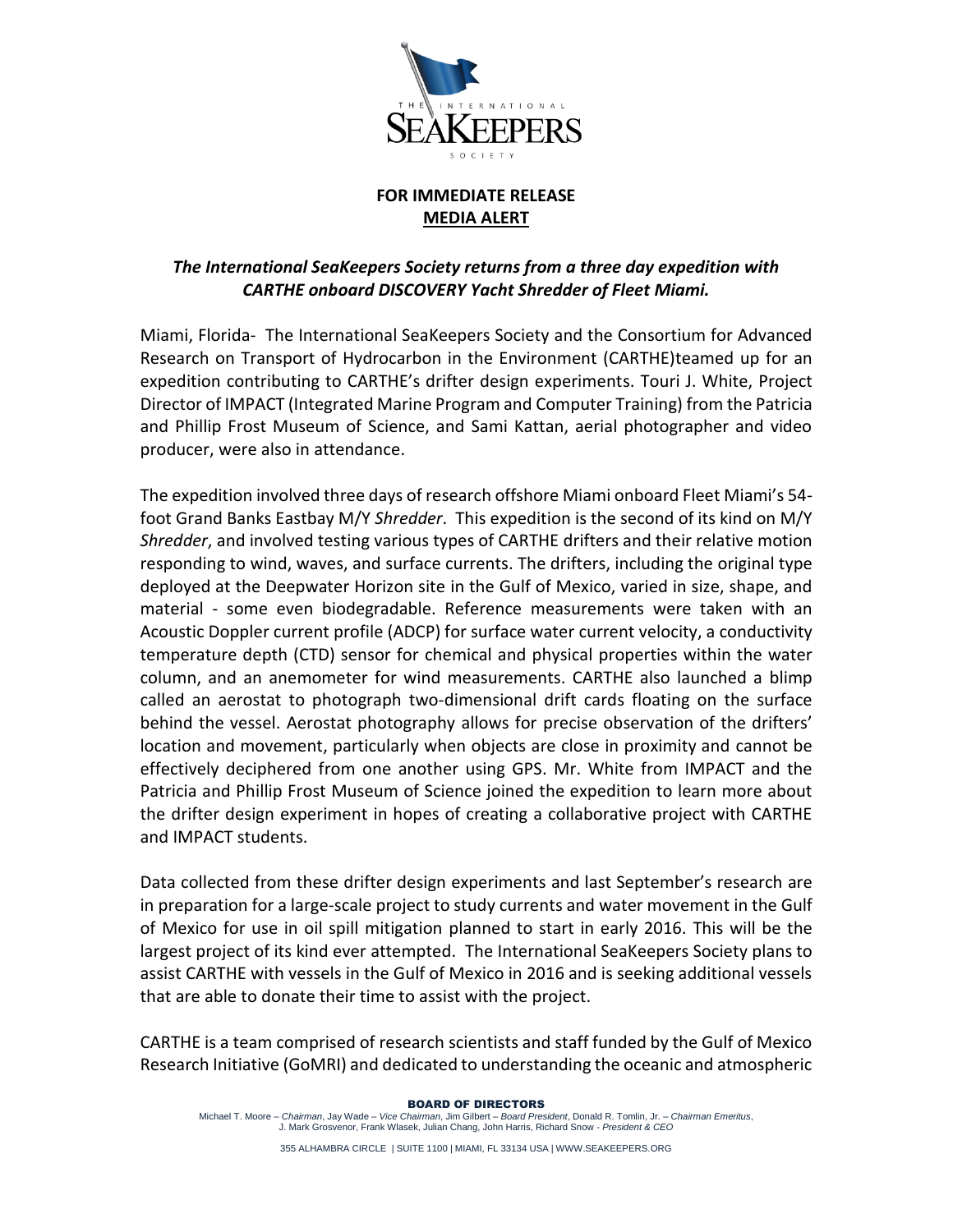processes which influence the dispersal of marine contaminants associated with oil spillrelated incidents. Recent oil-spill events have already made evident the importance of understanding these processes for emergency management purposes in minimizing damage to the environment, the economy, and to human health. The CARTHE scientists involved in this expedition are based at the University of Miami's Rosenstiel School of Marine & Atmospheric Science and Florida State University. For more information, please visit www.carthe.org.

Fleet Miami is a Florida based Yacht Membership Club known for its dedication to the superyacht fleet lifestyle experience. They have been generous to provide the 54-foot Grand Banks Eastbay *Shredder* for two CARTHE research expedition and outreach programs, the first occurring in September 2014. M/Y *Shredder* and her crew adeptly played a key role in the expedition by providing the platform that made drifter deployment research possible. For more information on Fleet Miami, please contact Kathy Kennedy at +1-203-984-4426 or kkennedy@fleetmiami.com.

**About The International SeaKeepers Society®** The International SeaKeepers Society is a not-for-profit 501(c)(3) organization focusing on the health of the world's oceans and climate. SeaKeepers works with the boating and yachting community to take advantage of their unique potential in order to further marine research and to raise awareness about the issues our oceans face. The International SeaKeepers Society acts as a global catalyst working with governments, scientists, industry, and other marine organizations to further its mission and to support sensible, achievable marine protection and restoration. For more information visit www.seakeepers.org

Media Contact: Molly Canfield [media@seakeepers.org](mailto:media@seakeepers.org) 355 Alhambra Circle Suite 1100 Coral Gables, Florida Tel: 434.851.0147

###

BOARD OF DIRECTORS

Michael T. Moore – *Chairman*, Jay Wade – *Vice Chairman*, Jim Gilbert – *Board President*, Donald R. Tomlin, Jr. – *Chairman Emeritus*, J. Mark Grosvenor, Frank Wlasek, Julian Chang, John Harris, Richard Snow - *President & CEO*